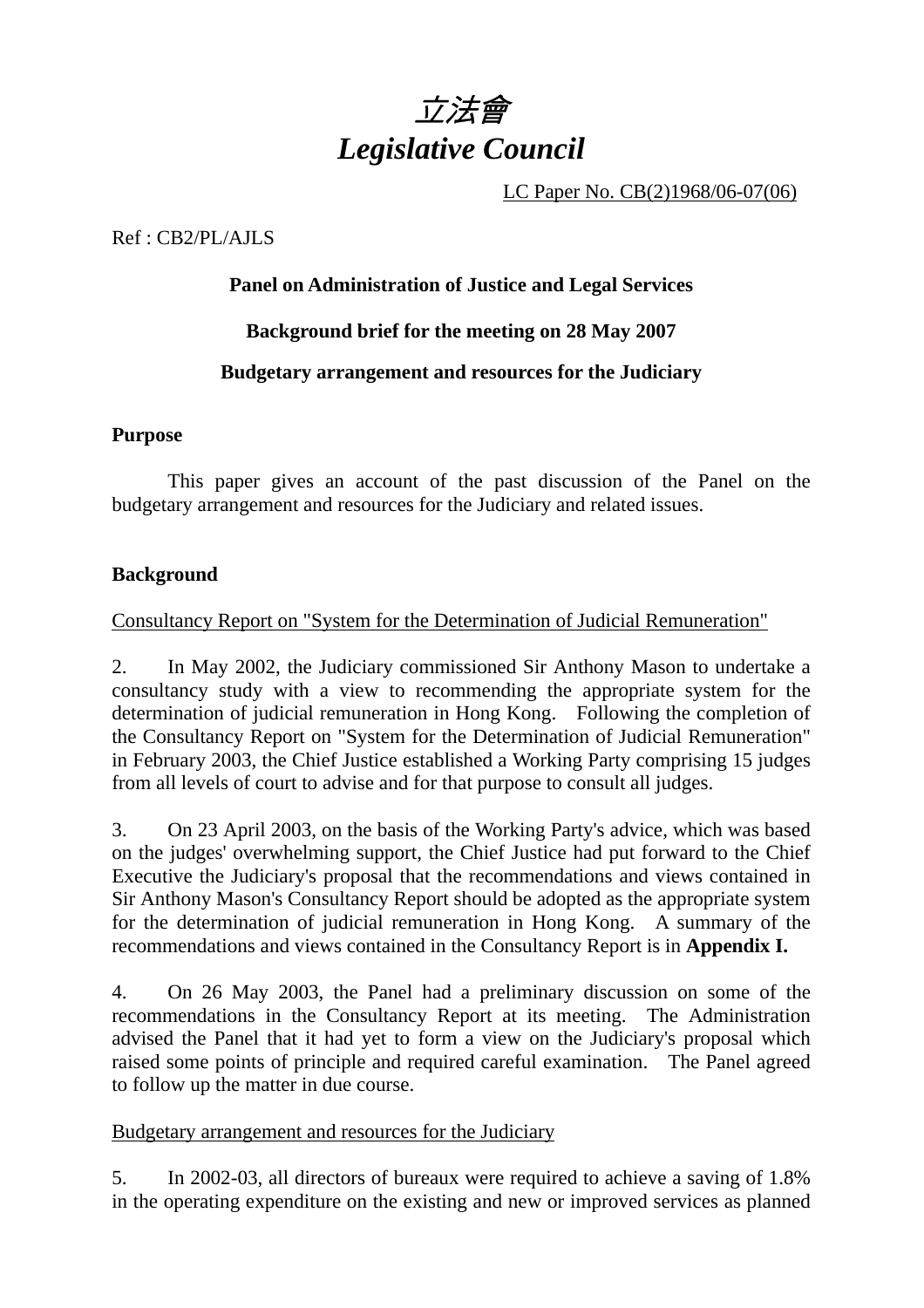in 2003-2004, and an additional saving of 1% each year from 2004-2005 to 2006-2007.

6. The Chief Justice had made reference to budgetary constraints of the Judiciary in his speeches made at the Ceremonial Opening of the Legal Year in 2003, 2004 and 2005. In his speech made on 17 February 2005, CJ reiterated that despite budgetary constraints, the quality of justice must not be compromised and must be maintained. However, the inevitable consequence of budgetary constraints over a long period of time would be the lengthening of waiting times at all levels of court. When the waiting times were considered to be unacceptable, the question of providing additional resources to the Judiciary would have to be raised and addressed by the Administration and the Legislature.

7. The subject of budgetary arrangement and resources for the Judiciary was first discussed at the AJLS Panel meeting on 24 February 2003. It was then followed up at a number of meetings between 2003 and 2006.

8. In the course of discussion, the Panel also considered the Research Report on "Budgetary arrangements for overseas judiciaries" (RP02/03-04) prepared by the Research and Library Services Division of the LegCo Secretariat in November 2003. The Report examined the budgetary arrangements in the United States, the United Kingdom and Canada, and compared them with the budgetary arrangements for the Judiciary in Hong Kong.

#### **Discussion of the Panel**

Concerns/suggestions of the Panel

- 9. Members of the Panel expressed the following views
	- (a) there should be better protection of the Judiciary's budgetary arrangement to ensure that judicial independence would not be subject to executive influence, and the Judiciary should be provided with adequate resources to administer justice without undue delay;
	- (b) the arrangement for the Administration to set savings targets to be achieved by the Judiciary and to determine the approved provisions for the Judiciary in the annual resource allocation exercise should be reviewed; and
	- (c) while the Government should draw up and introduce budgets and final accounts under Article 62(4) of the Basic Law, there was scope under the Basic Law for the Administration to provide greater flexibility and autonomy for the Judiciary to prepare its budget.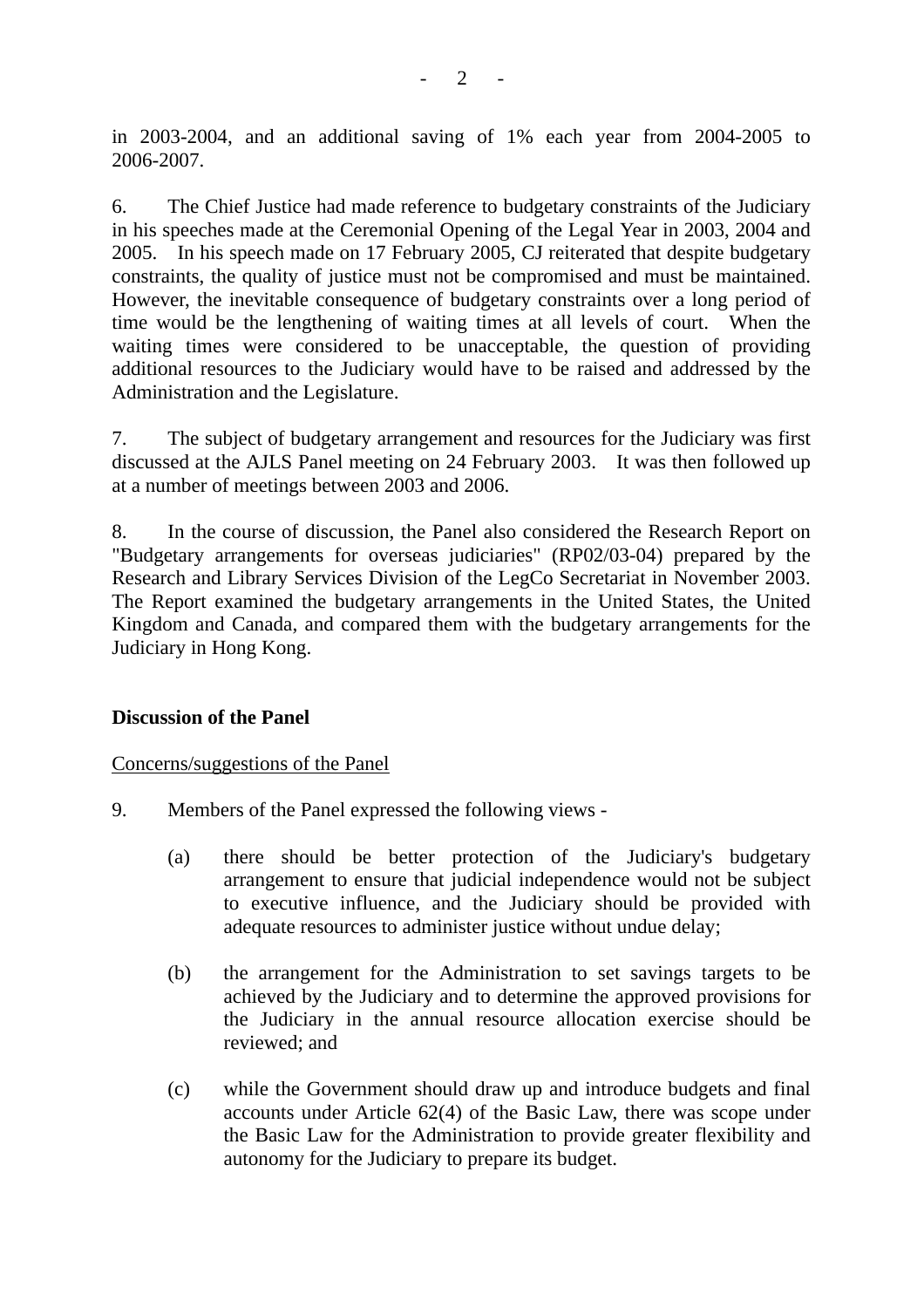10. The Panel agreed at its meeting on 23 May 2005 that the Administration and the Judiciary Administration be requested to consider the following suggestions –

### *Budgetary arrangement and resources for the Judiciary*

- (a) the Administration should not unilaterally impose savings targets set for bureaux and departments on the Judiciary, but should consult the Judiciary as to what savings targets would be compatible with the proper administration of justice;
- (b) the Judiciary should have autonomy to prepare its own budget on the basis of objective yardsticks, such as existing resources, projected needs, workload and staff remuneration. Members pointed out that in the United States, the bulk of the funds allotted to individual courts were determined by formulas which were developed by the judiciary as an objective means for determining the workload and resource needs of the judiciary:
- (c) the Administration should formally adopt as a rule of practice that the budgetary proposals of the Judiciary would not normally be reduced;

## *Judicial remuneration*

- (d) judicial remuneration should be protected by statute in line with other jurisdictions in which judicial independence was given constitutional importance, as recommended in Sir Anthony Mason's Consultancy Report; and
- (e) the Administration should, in due course, consider the establishment of a consolidated fund to cater for specific resource needs of the Judiciary, e.g. the payment of judicial remuneration. Members considered that a continuing security for the payment of remuneration was a necessary element in safeguarding judicial independence. Members pointed out that in the United Kingdom, judicial remuneration was paid out of a consolidated fund which was not subject to parliamentary authorisation, any government appropriation process or budget legislation.

### Responses of the Administration

11. At the Panel meeting in July 2005, the Administration responded to the Panel's suggestions relating to budgetary arrangement as follows –

(a) the Administration agreed to implement a revised budgetary arrangement, i.e. to consult the Judiciary on its overall resource requirements, prior to the setting of government budgetary targets;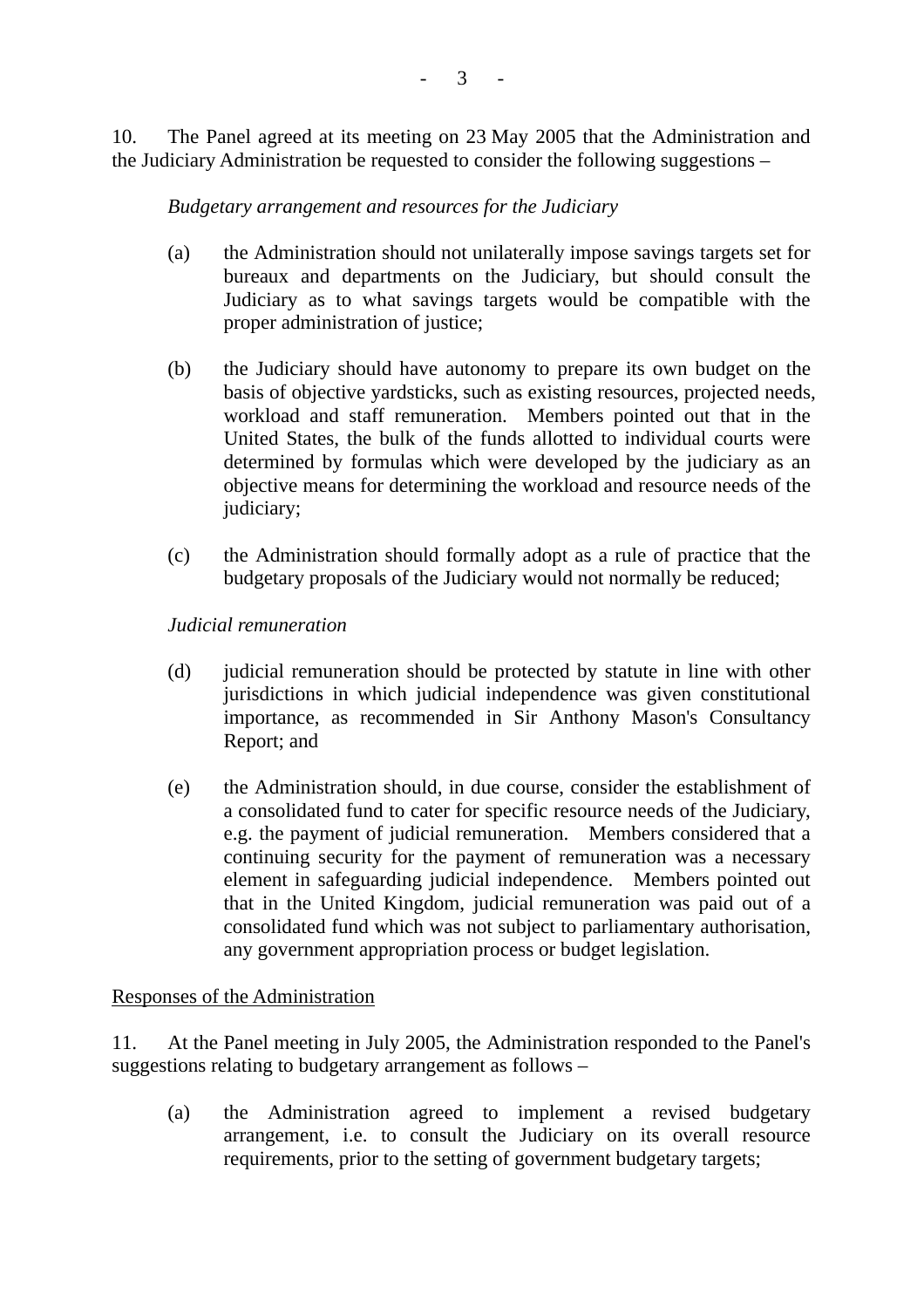- (b) the Administration did not agree that there should be a rigid bar on reduction of the Judiciary's budgetary provision, as it could not rule out the need for downward adjustments to the Judiciary's funding provision having regard to overall economic constraints; and
- (c) the funding for the Judiciary formed part of the Government's overall expenditure and was subject to the annual appropriation by LegCo and separate approvals by LegCo's Finance Committee or the Financial Secretary under the Public Finance Ordinance (Cap. 2). The Administration did not see the need for a separate fund which was exempted from the LegCo appropriation process to cater for the Judiciary's resource requirements.

12. As regards the Judiciary's proposal to adopt the recommendations and views contained in Sir Anthony Mason's Consultancy Report, the Administration advised that in January 2004, the then Chief Executive had asked an independent body, the Standing Committee on Judicial Salaries and Conditions of Service, to make recommendations to him on the appropriate institutional structure, mechanism and methodology for the determination of judicial remuneration and in particular, to make recommendations on whether the proposal of the Judiciary based on the Consultancy Report should be accepted. The Standing Committee had yet to report to the Chief Executive.

### Revised budgetary arrangement

13. At the meeting on 27 March 2006, the Panel was briefed on the revised arrangement for the preparation of the Judiciary's draft Estimates for 2006-2007. The Panel was advised that -

- (a) under the revised budgetary arrangement, the Judiciary had submitted to the Administration its resource requirements for 2006-2007 in August 2005, prior to the Administration drawing up the operating expenditure envelope for the Judiciary. The draft Estimates for 2006-2007 for the Judiciary would provide adequate resources for the implementation of measures to shorten the waiting times at different levels of court;
- (b) the Judiciary considered that the revised budgetary arrangement was working satisfactorily, and
- (c) the Administration would extend the revised arrangement as a standing practice for future Estimates.

14. The Panel reiterated that the Judiciary should have autonomy to determine its budget on the basis of some objective yardsticks or predetermined formulae. The Judiciary Administration and the Administration advised that they were open to any suggested measures within the parameters of the Basic Law. However, as the revised budgetary arrangement had just been in place and had worked satisfactorily,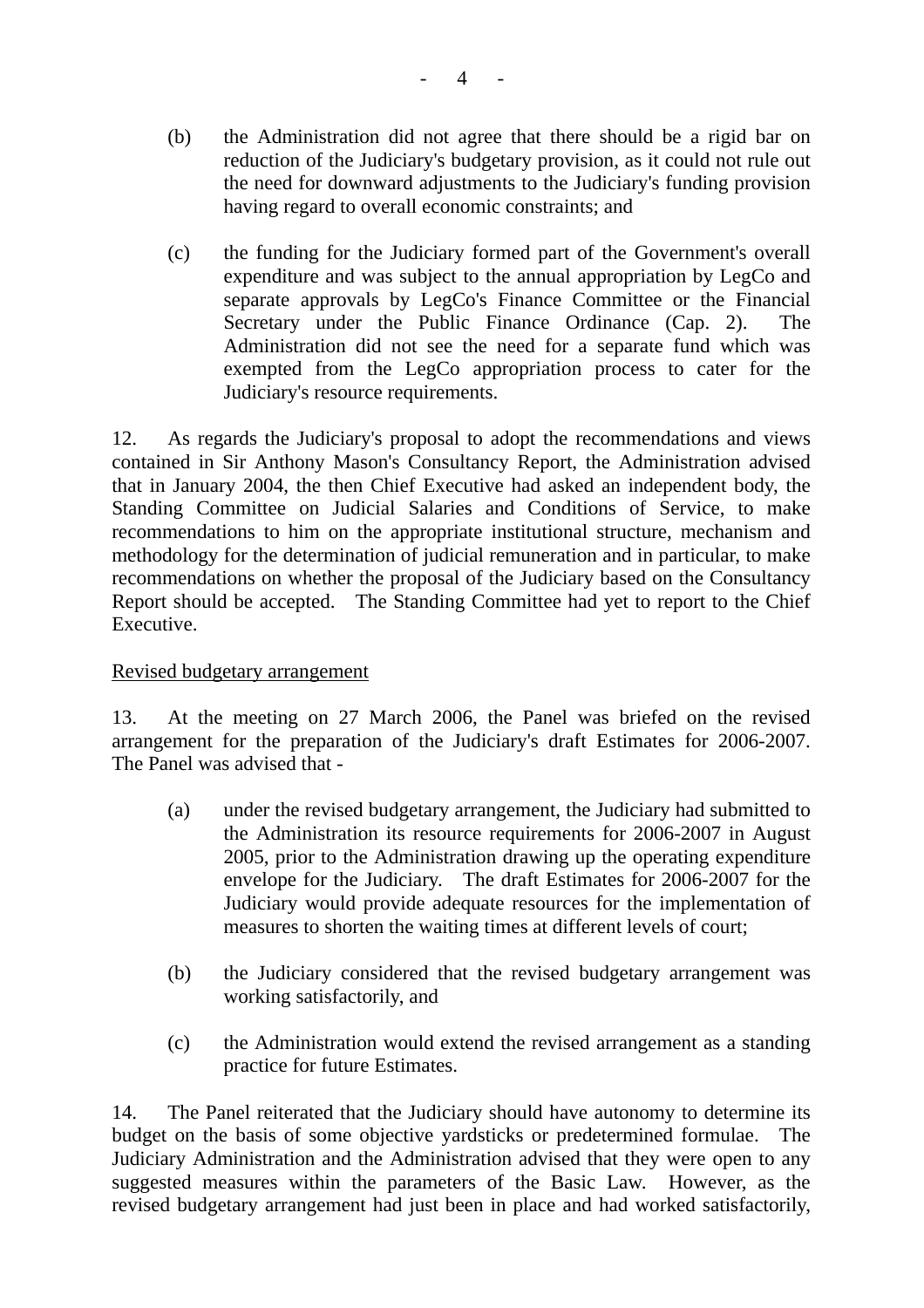they would continue to monitor the situation closely before considering whether any further measures were necessary. The Panel requested them to consider whether there was further scope to improve the budgetary arrangement for the Judiciary and revert to the Panel in the 2007-2008 session.

#### **Latest position**

15. The Panel will follow up the relevant issues at the coming meeting on 28 May 2007, including the suggestions made by the Panel in paragraph 10 (b), (d) and (e) above.

#### **Relevant papers**

16. A list of the relevant papers is in the **Appendix II** for members' easy reference. These papers are available on the LegCo website (http://www.legco.gov.hk).

Council Business Division 2 Legislative Council Secretariat 25 May 2007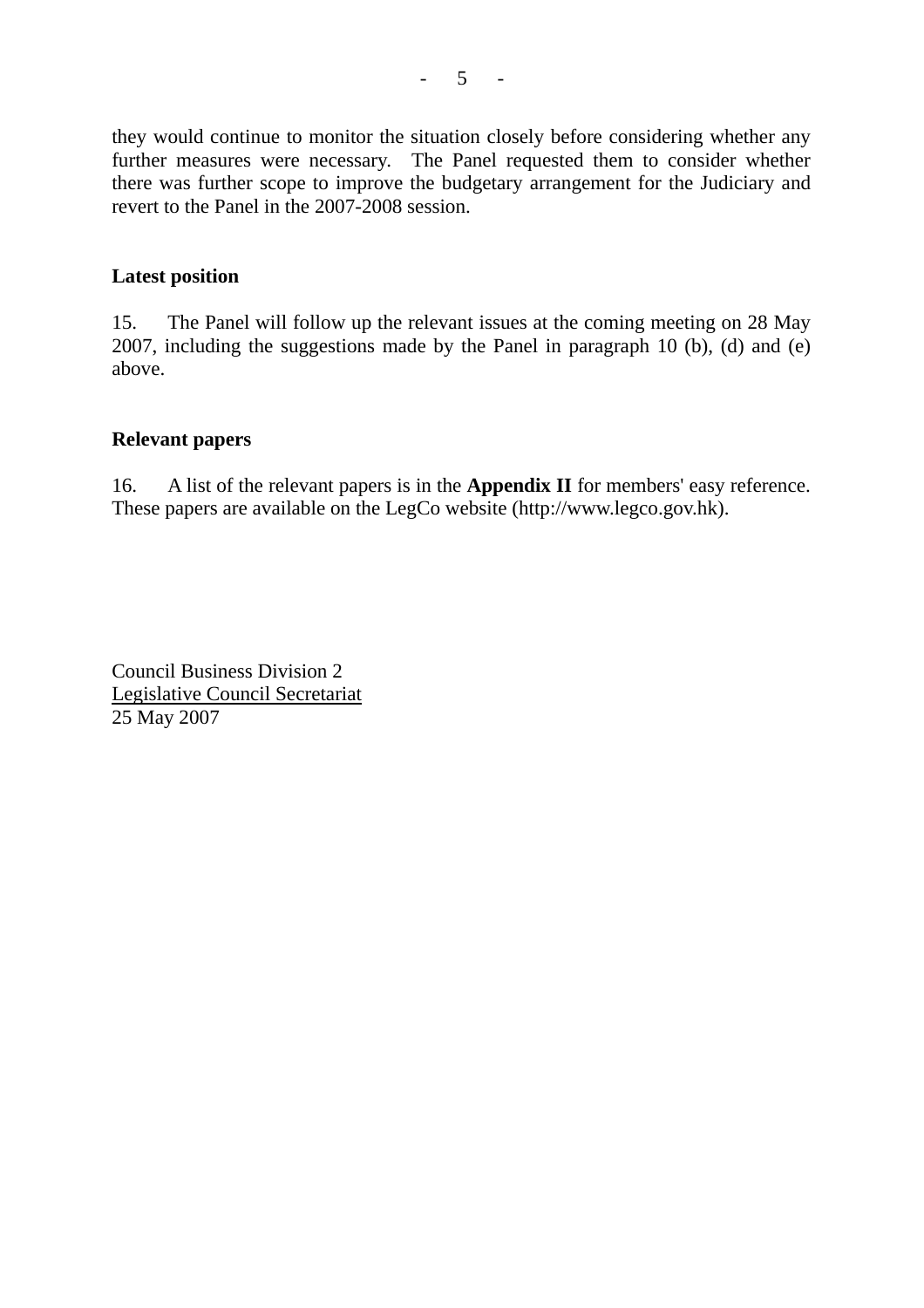## **Appendix I**

# **Summary of the recommendations and views contained in the Consultancy Report (Chapter 6)**

# (1) **Recommendation 1**: Legislation should be enacted prohibiting absolutely any reduction in judicial remuneration.

 Constitutional or legislative prohibition of reduction is an essential element of judicial independence. The prohibition is absolute in Australia, New Zealand, Singapore, England and Wales and the United States of America. In addition, other major jurisdictions (with a common law tradition or elements) which have an absolute prohibition include India, Ireland, Malaysia, the Philippines and South Africa. The presence of an absolute prohibition in all such major jurisdictions means that it is a widely accepted safeguard for the protection of judicial independence. Its rationale is that the principle of judicial independence is so fundamental that any risk of its jeopardy must be avoided.

 The case for it is stronger in Hong Kong. In Hong Kong, retired judges at District Court level and above are prohibited from returning to private practice and are therefore more dependent on their remuneration than judges in jurisdictions where no such prohibition exists.

 There are objections to any qualified prohibition such as one providing for agreement by a majority of judges of a relevant court; or one which provides for a waiver by the judges of a prohibition against reduction. The principal objection is that this would generate disagreement among the judges on an extremely divisive issue. Cohesion and morale, which are vital elements in a well-functioning judiciary, would be set at risk by differences and disputes over the issue. The issue would also create or aggravate tension between the Executive and the Judiciary and would politicise the Judiciary.

(See paras 6.3 to 6.10).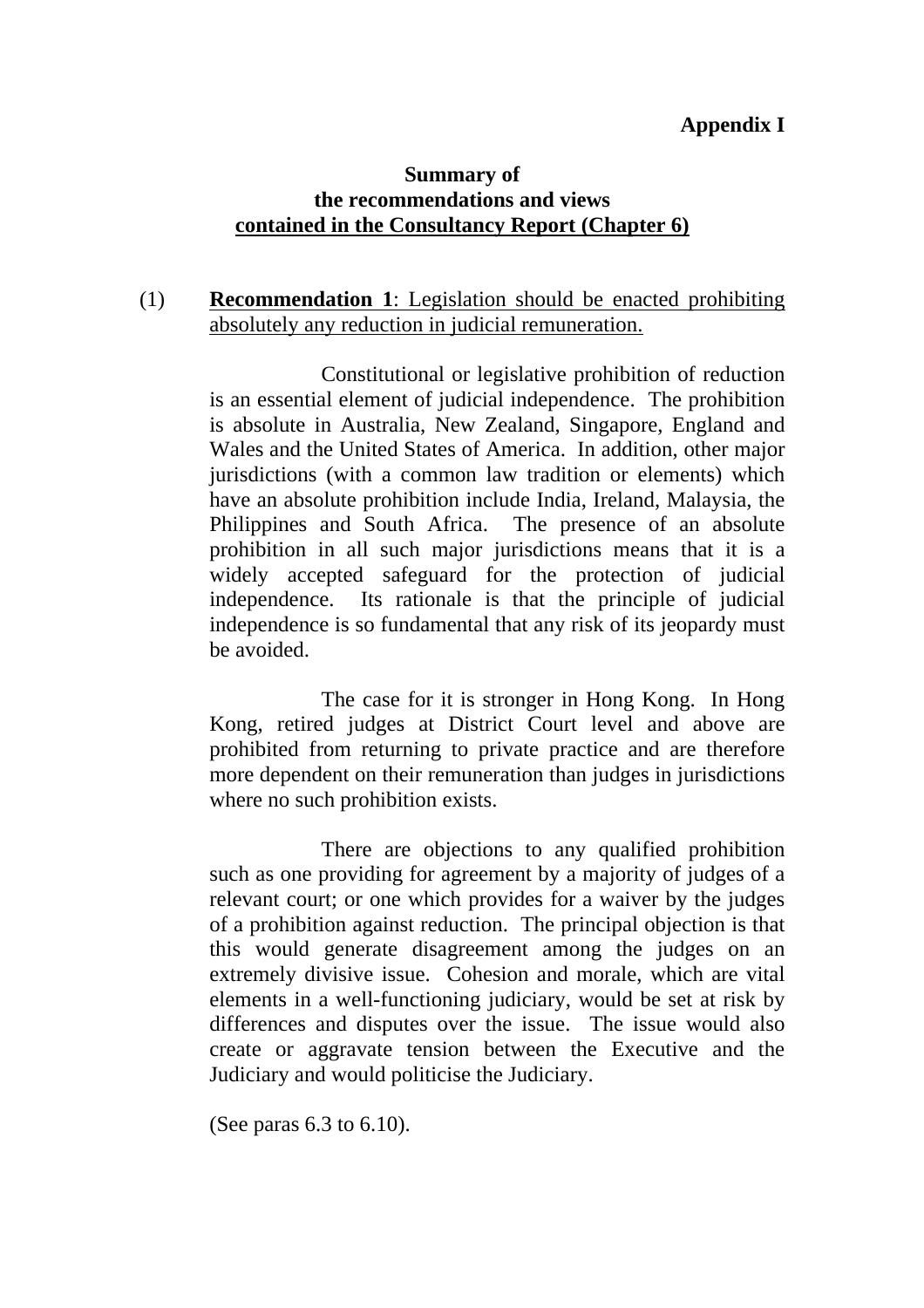(2) **Recommendation 2**: Provision should be made by Ordinance for a standing appropriation to meet the payment of judicial remuneration.

> The provision of such a continuing security for the payment of remuneration is a necessary element in safeguarding judicial independence. Its absence is a major weakness.

(See paras 6.11 to 6.13).

(3) **Recommendation 3**: Judicial remuneration should be fixed by the Executive after considering recommendations by an independent body.

> The Executive will then seek the necessary funding from the Legislature. Such a system would respect (a) judicial independence and (b) the responsibility of the Executive to draw up and introduce budgets for the expenditure of public money and the responsibility of the Legislature to examine and approve budgets and public expenditure. This arrangement is consistent with the Basic Law and builds on traditions already established in Hong Kong.

(See paras 6.14 to 6.18).

(4) **Recommendation 4**: The independent body should be established by statute.

> A statutory foundation would strengthen its independent character and would enhance the notion of structural permanence and continuity. And statute would confer appropriate powers and would result in transparent definition of functions and powers.

(See paras 6.19 and 6.20).

(5) **Recommendation 5**: The independent body's role should be confined to judicial remuneration exclusively.

> The reasons are: (1) A specialist body would have the skills and experience appropriate to assessing this class of remuneration; (2) Judges are a discrete class and the methodology for assessment necessarily differs from that applicable to others in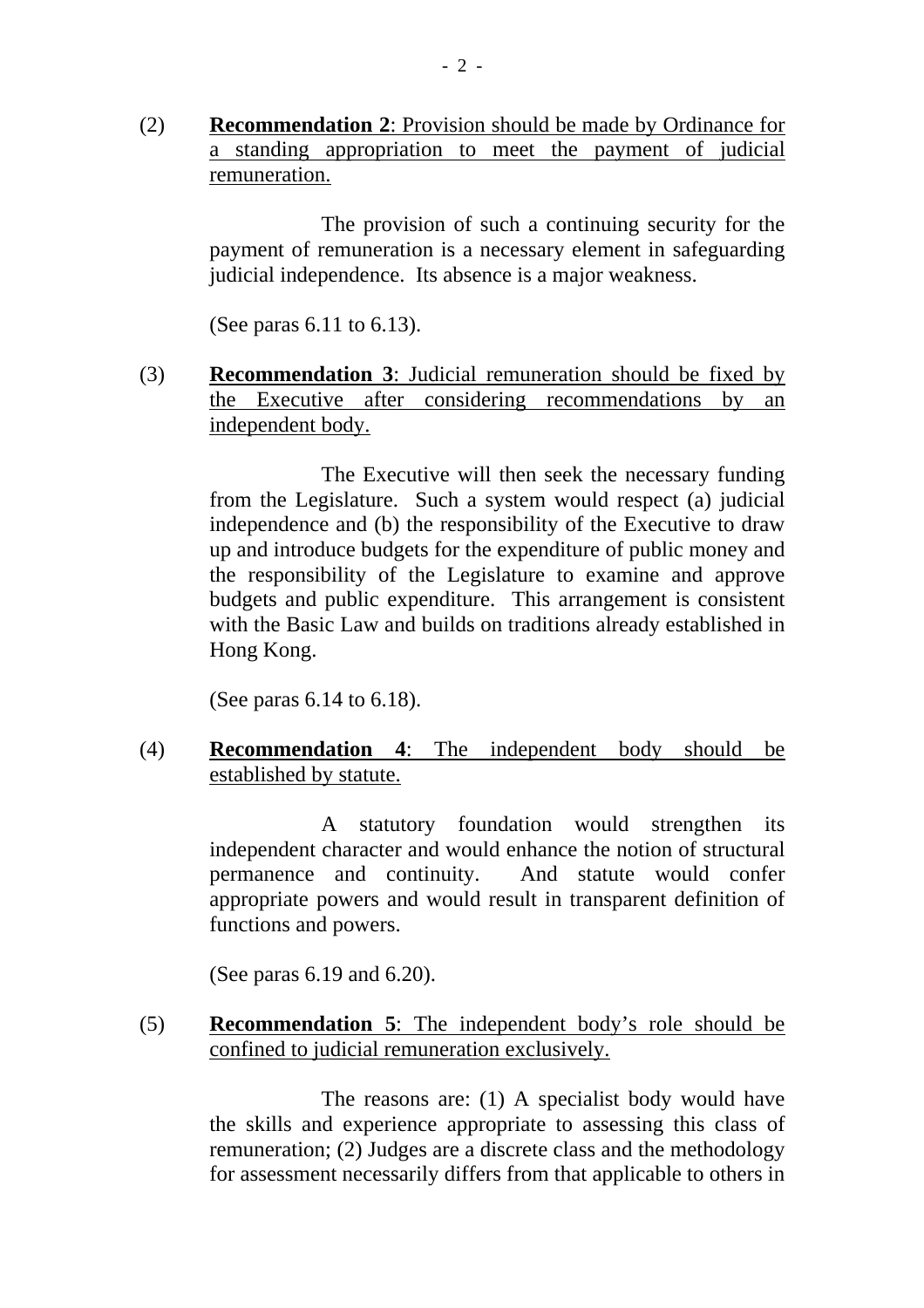the public sector; and (3) Factors such as performance bonus pay and productivity bonuses which may be taken into account in fixing public sector remuneration have no place in the assessment of judicial remuneration.

(See para 6.21).

(6) **Recommendation 6**: The members of the independent body should be appointed by the Executive. The statute should contain provisions relating to membership such as providing for members from the legal profession and for members possessing certain experience and expertise, those ineligible for membership, terms of office and grounds for removal.

A body consisting of 5 members would be sufficient.

- (1) The Chairman should be a prominent person of a high reputation, preferably with public sector experience.
- (2) There should be a barrister and a solicitor. Their knowledge of court work and conditions in the private sector will be of assistance. As with the Judicial Officers Recommendation Commission, there should be a requirement of consultation with the governing bodies of the Bar and the Law Society on the barrister or solicitor to be appointed.
- (3) Of the other two members, preferably one should have accounting experience.

Members should serve for a fixed term of say 2 to 3 years and would be removable during their terms only on specified grounds such as bankruptcy and conviction for a criminal offence. No member should serve concurrently as a member of any body assessing civil service remuneration. The independent body should have a secretariat independent of the Executive and the Judiciary.

 The following persons should be ineligible for membership: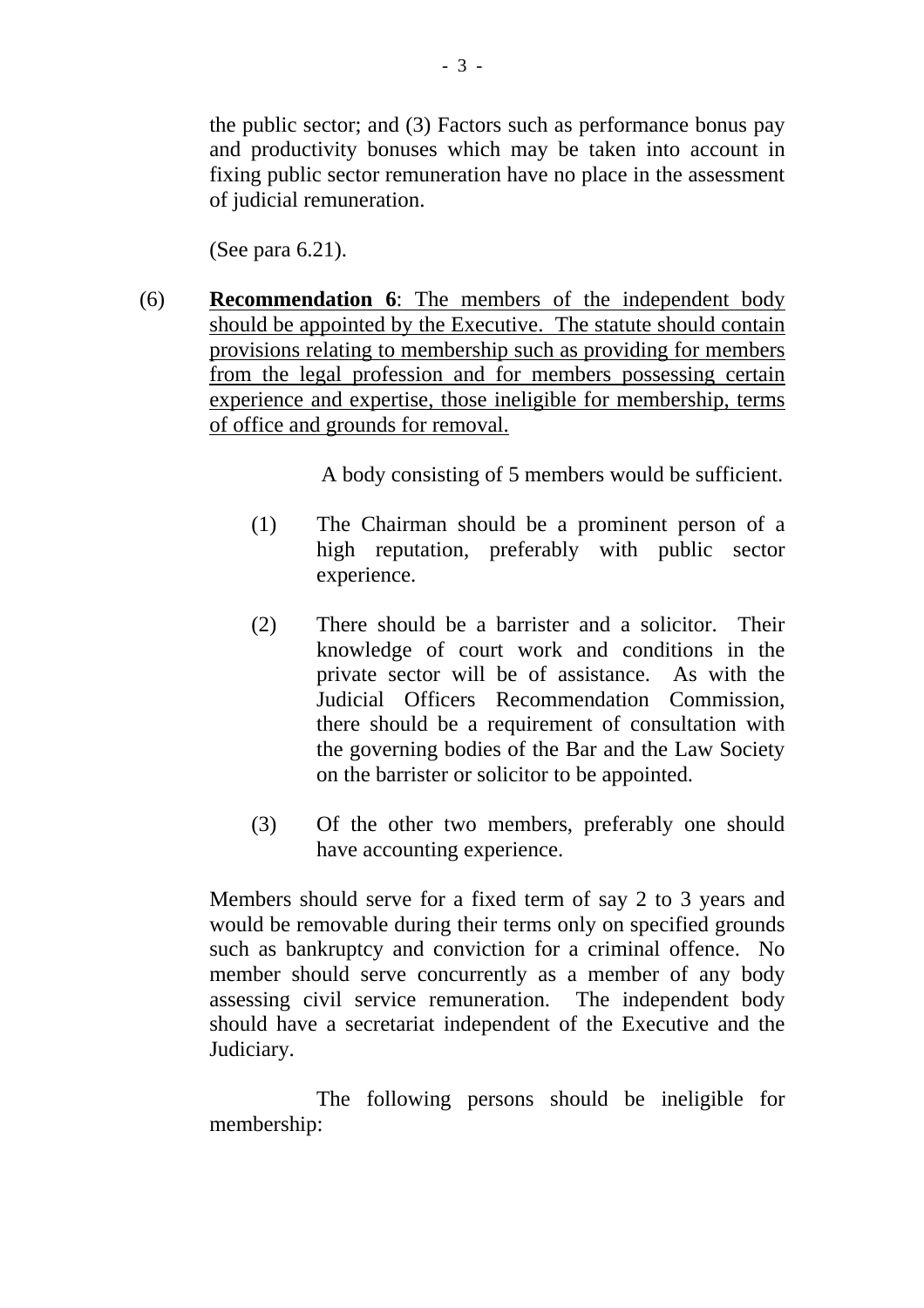- (1) Judges and retired judges since to maintain public confidence, any actual or possible conflict of interest or perception of conflict of interest should be avoided.
- (2) Persons serving in the Executive since the Executive will be required to consider the recommendations made by the independent body.
- (3) Members of the Legislature since they are required to consider funding proposals additional to the standing appropriation.

(See paras 6.22 to 6.26).

### (7) **Recommendation 7**: The methodology, that is the factors which should be considered, should be specified in the statute.

 In no jurisdiction has a particular formula been specified. The prescription of a formula would be impracticable. The determination of judicial remuneration is not a science. It is ultimately a matter of judgment to be exercised by the independent body after weighing the factors.

 In the light of experience in other jurisdictions, the factors to be specified in the statute should be:

- (1) the maintenance of judicial independence;
- (2) the need to maintain the Judiciary's standing in the community;
- (3) recruitment and retention of judges;
- (4) changes in workload;
- (5) relativities between different judicial offices;
- (6) comparisons with public and private sector remuneration;
- (7) broad relativities between judicial remuneration and the remuneration of Principal Officials and civil servants;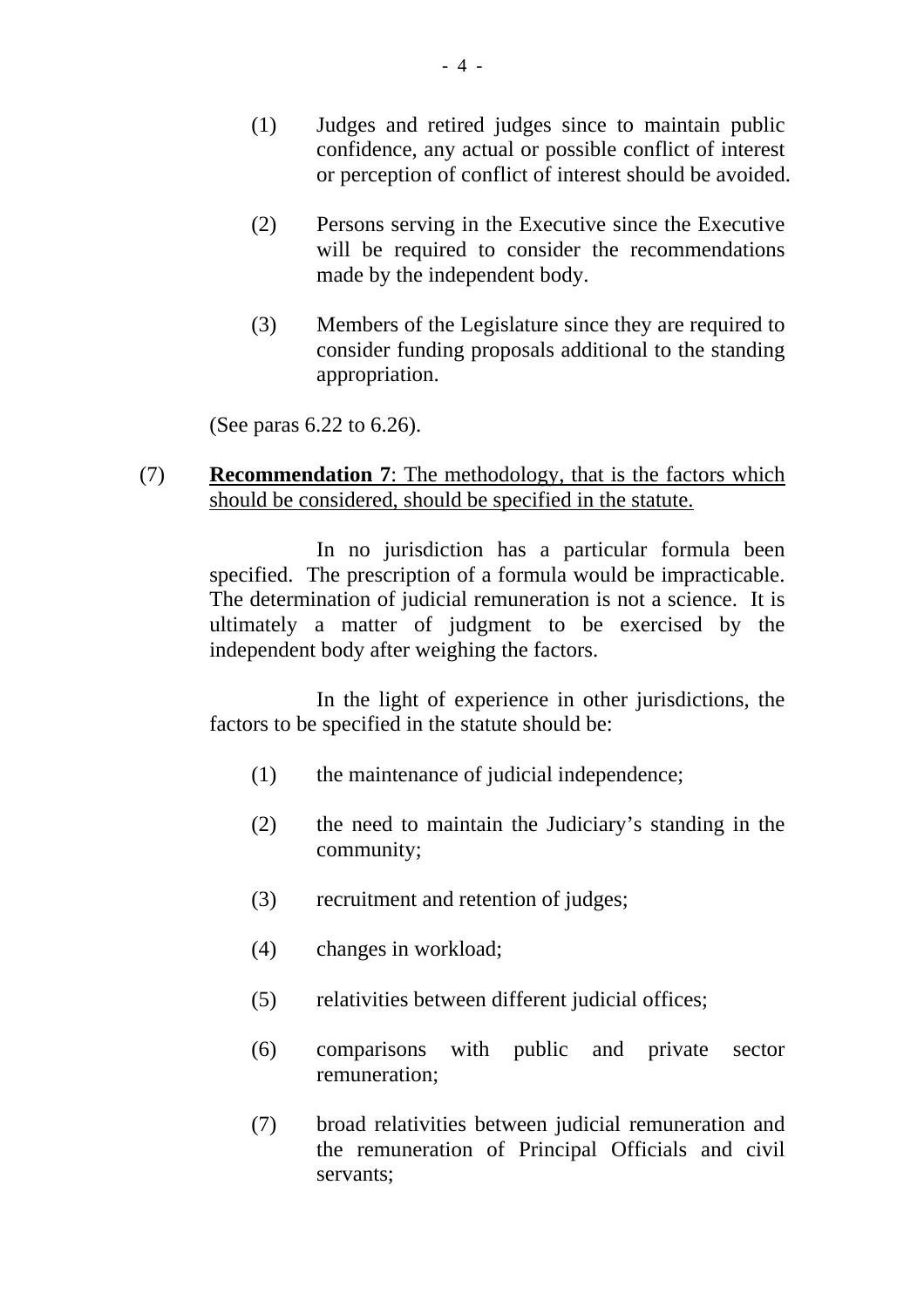- (8) external economic factors (e.g. wage and consumer price indices);
- (9) general economic policy; and
- (10) any other matter which the independent body considers relevant.

(See paras 6.27 and 6.28).

## (8) **Recommendation 8**: Performance pay and productivity bonuses should not form part of judicial remuneration.

 The reasons are: (1) It is inconsistent with judicial independence. Assessment may operate, or be seen to operate, as an inducement to a judge to deal with cases in such a way as to maximize the prospects of earning performance pay. (2) There is the difficulty of measuring judicial performance for the purpose of calculating bonus or productivity remuneration.

 Although as with the private sector, performance pay and productivity bonuses are becoming increasingly an element in public sector remuneration in many jurisdictions, apart from Singapore, there is no provision for such an element in other jurisdictions for judicial remuneration. In the United Kingdom and Australia, it has been strongly opposed by the judiciary and rejected recently by the review body in both jurisdictions as inappropriate for the Judiciary.

(See paras 6.29 to 6.31).

(9) **Recommendation 9**: The independent statutory body should adopt a procedure which is transparent and its report containing its recommendations to the Executive should be published.

> This is important for the maintenance of public confidence in its work.

(See paras 6.33 and 6.34).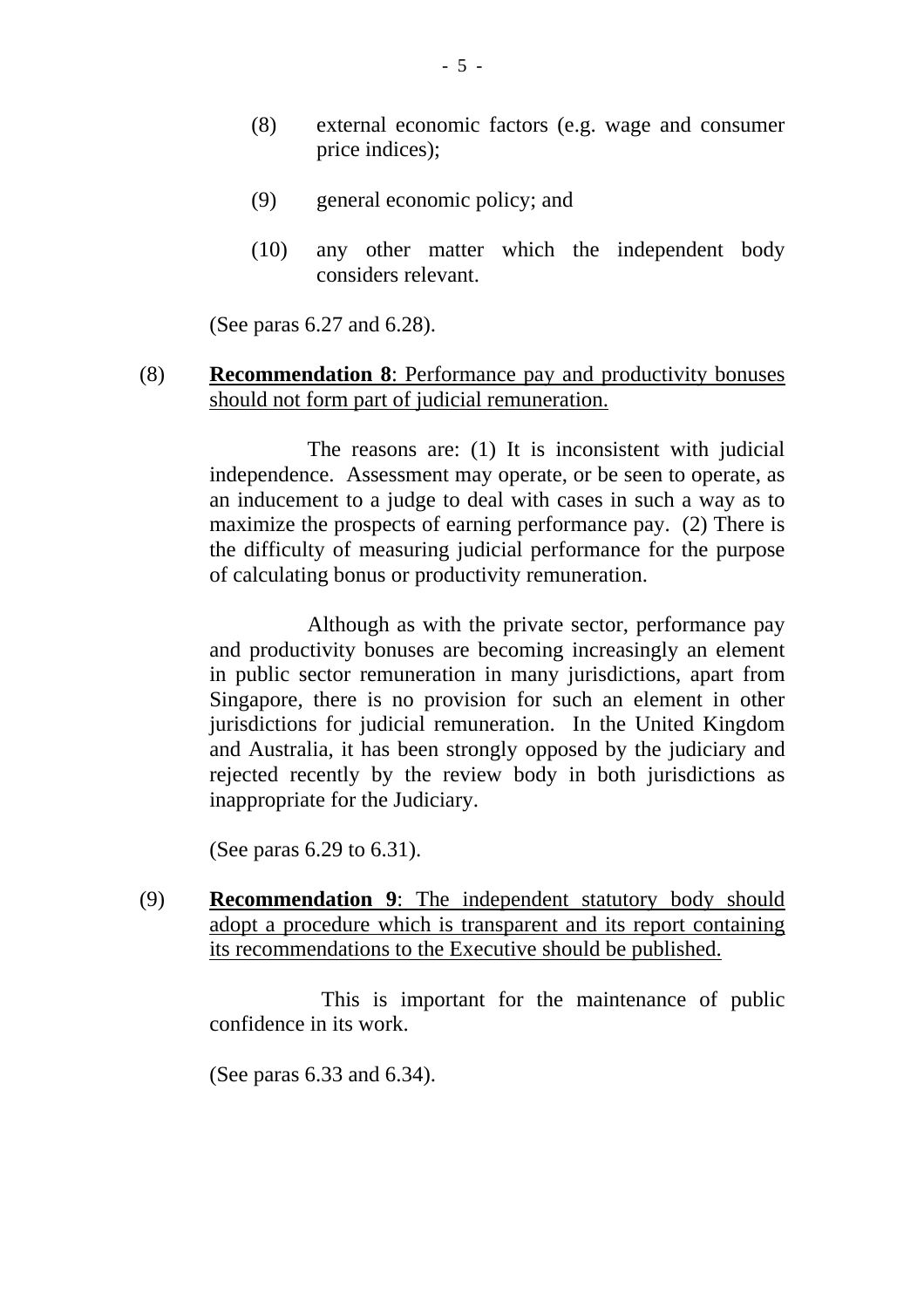# **Budgetary arrangement for the Judiciary**

# **Relevant documents**

| <b>Meeting</b>                                                        | <b>Meeting Date</b> | <b>Paper/Question</b>                                                                                                                                                                        |
|-----------------------------------------------------------------------|---------------------|----------------------------------------------------------------------------------------------------------------------------------------------------------------------------------------------|
| Panel on<br>Administration of<br>Justice and Legal<br><b>Services</b> | 24 February 2003    | Judiciary Administration's paper on<br>"Initiatives on efficiency savings in the<br>Judiciary"<br>[LC Paper No. CB(2)1224/02-03(01)]<br>Minutes of meeting<br>[LC Paper No. CB(2)1618/02-03] |
|                                                                       | 26 May 2003         | Judiciary's<br>release<br>and<br>press<br>Consultancy Report on "System for the<br>Determination<br>Judicial<br>of                                                                           |
|                                                                       |                     | Remuneration"<br>[LC Paper No. CB(2)1871/02-03(01)]                                                                                                                                          |
|                                                                       |                     | Administration's letter dated 20 May<br>2003<br>[LC Paper No. CB(2)2181/02-03(03)]                                                                                                           |
|                                                                       |                     | Hong Kong Bar Association's letter<br>dated 7 May 2003<br>[LC Paper No. CB(2)2181/02-03(04)]                                                                                                 |
|                                                                       |                     | Law Society of Hong Kong's paper on<br>"Judicial remuneration"<br>[LC Paper No. CB(2)2231/02-03(01)]                                                                                         |
|                                                                       |                     | Minutes of meeting<br>[LC Paper No. CB(2)2889/02-03]                                                                                                                                         |
|                                                                       | 24 November 2003    | Research<br>"Budgetary<br>report<br>on<br>arrangements for overseas judiciaries"<br>prepared by Research and Library<br><b>Services Division</b><br>$[RP02/03-04]$                           |
|                                                                       |                     | Administration's paper on "Budgetary<br>Arrangements for the Judiciary"<br>[LC Paper No. CB(2)390/03-04(03)]                                                                                 |
|                                                                       |                     | Minutes of meeting<br>[LC Paper No. CB(2)729/03-04]                                                                                                                                          |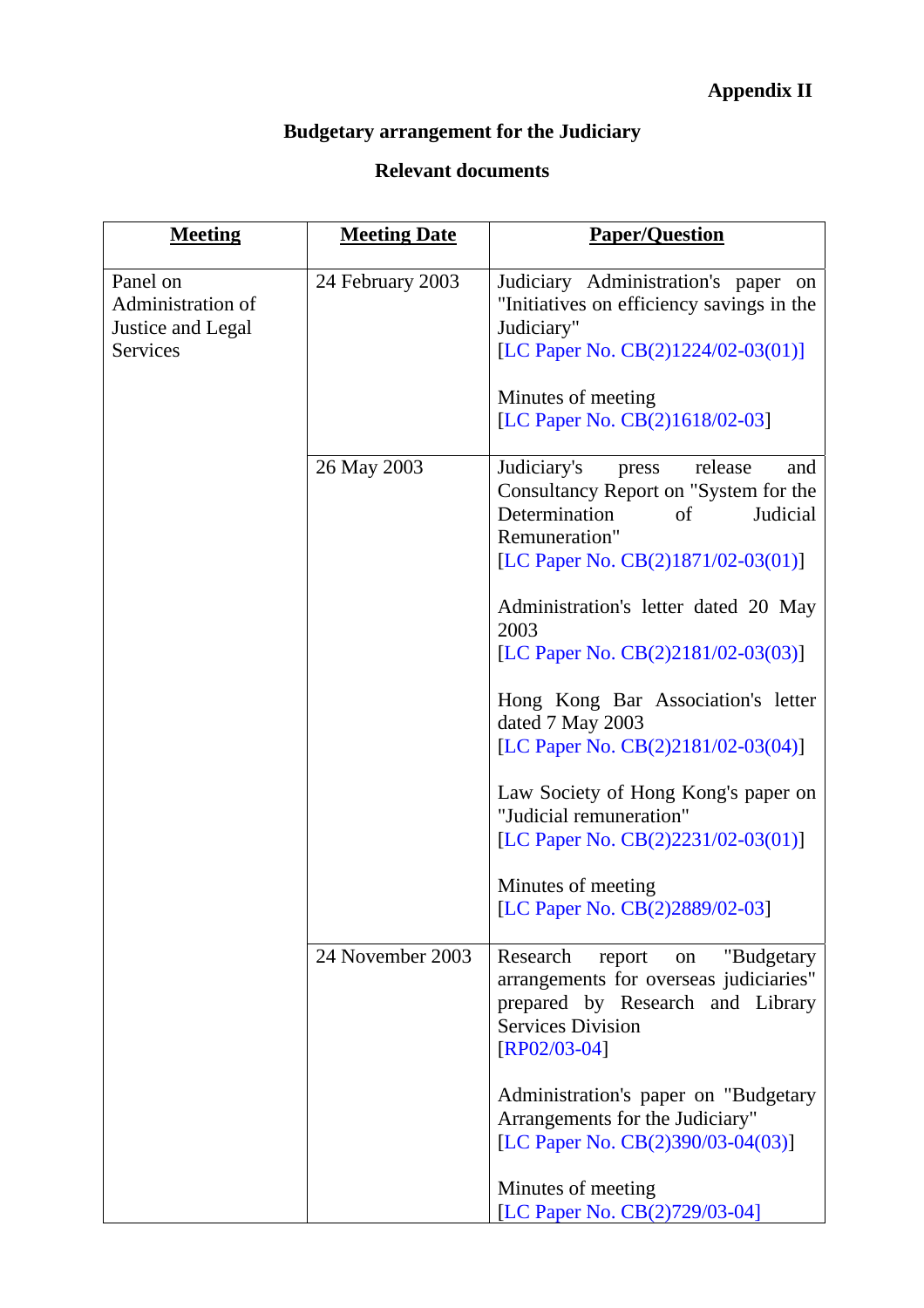$- 2 - -$ 

| <b>Meeting</b>                                                        | <b>Meeting Date</b> | <b>Paper/Question</b>                                                                                                                                                       |
|-----------------------------------------------------------------------|---------------------|-----------------------------------------------------------------------------------------------------------------------------------------------------------------------------|
|                                                                       |                     | Administration's paper on "Budgetary<br>arrangements for the Judiciary"<br>[LC Paper No. CB(2)1288/03-04(01)]                                                               |
| Legislative Council                                                   | 8 December 2004     | Official Record of Proceedings of the<br>Council on Hon<br>Margaret NG's<br>question on "The closure and merger<br>of Magistrates' Courts"                                  |
| Panel on<br>Administration of<br>Justice and Legal<br><b>Services</b> | 25 April 2005       | Administration's<br>Judiciary<br>written<br>response on "Closure and merger of<br>Magistrates' Courts"<br>[LC Paper No. $CB(2)1271/04-05(01)$ ]                             |
|                                                                       |                     | Background brief on "Judiciary's cost<br>saving<br>budgetary<br>measures,<br>arrangements and fees and charges"<br>[LC Paper No. CB(2)1333/04-05(01)]                       |
|                                                                       |                     | Judiciary Administration's paper<br>on<br>"Budgetary<br>for<br>the<br>arrangements<br>Judiciary"<br>[LC Paper No. CB(2)1333/04-05(02)]                                      |
|                                                                       |                     | Administration's<br>paper<br><sub>on</sub><br>"Expenditure estimates and charges for<br>the Judiciary"<br>[LC Paper No. CB(2)1333/04-05(03)]                                |
|                                                                       |                     | Minutes of meeting<br>[LC Paper No. CB(2)2057/04-05]                                                                                                                        |
|                                                                       | 23 May 2005         | Background<br>brief<br>"Budgetary<br>on<br>arrangements for the Judiciary"<br>[LC Paper No. CB(2)1621/04-05(03)]                                                            |
|                                                                       |                     | Minutes of meeting<br>[LC Paper No. CB(2)2232/04-05]                                                                                                                        |
|                                                                       | 12 July 2005        | Letter dated 25 May 2005 to the<br>Secretary for Financial Services and<br>the Treasury on budgetary arrangement<br>for the Judiciary<br>[LC Paper No. CB(2)2234/04-05(01)] |